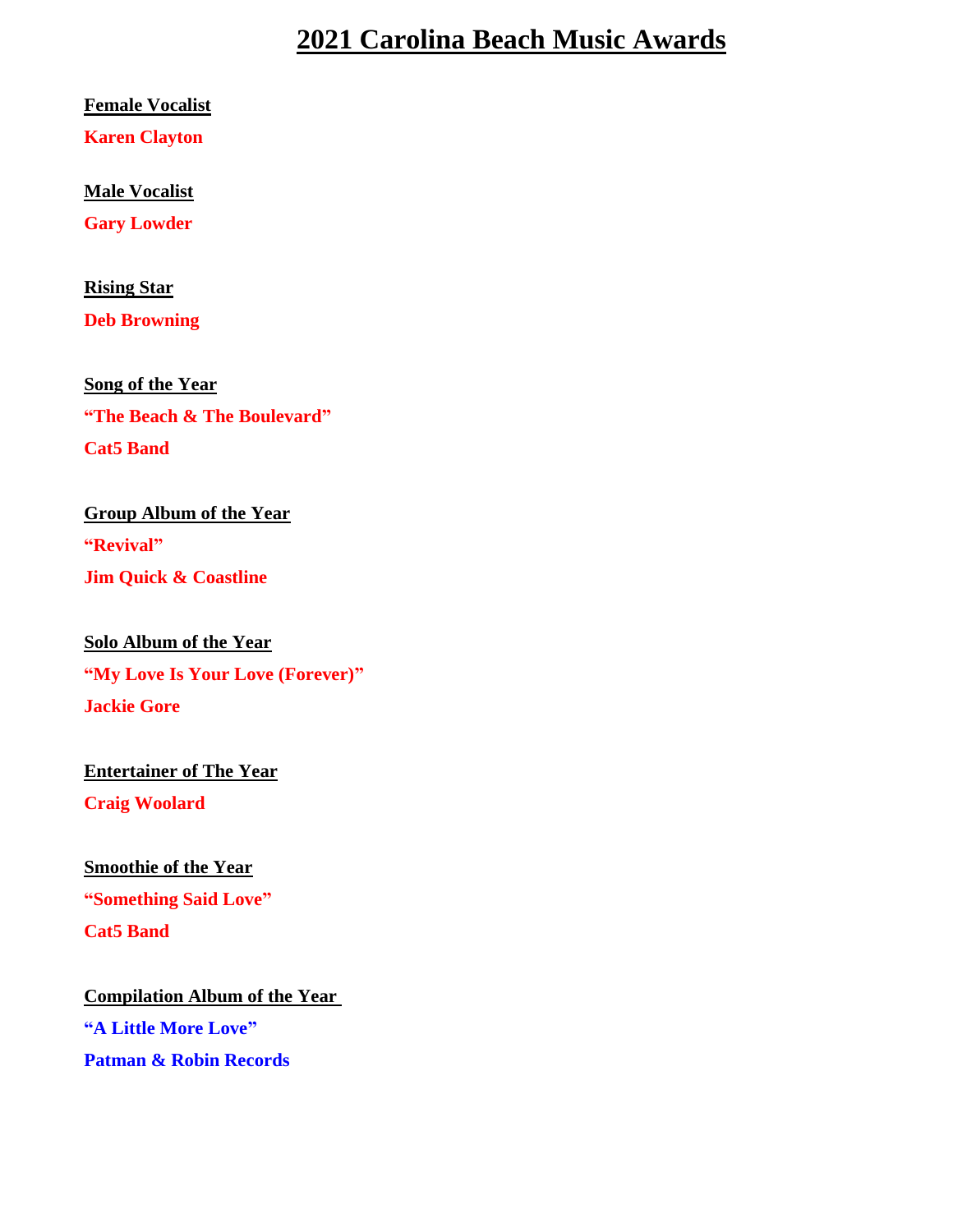**Radio DJ (Larry Crockett Award) "Mike Worley" WVCO 94.9 The Surf**

**Syndicated Radio Show "On the Beach" Charlie Brown**

**Club (Bill Griffin Award) OD Pavilion North Myrtle Beach, SC**

**Live Music Venue (Cecil Corbett Award) Deckerz North Myrtle Beach, SC**

**Event of the Year Ocean Drive Beach Music Festival North Myrtle Beach, SC**

**Group of the Year Cat5 Band**

**National Dance Song**

**"Get It, Get It" Ms. Jody**

**Radio Station**

**WDZD 99.1 FM**

**Monroe, NC**

**Club/Mobile DJ**

**"Johnny Barkley"**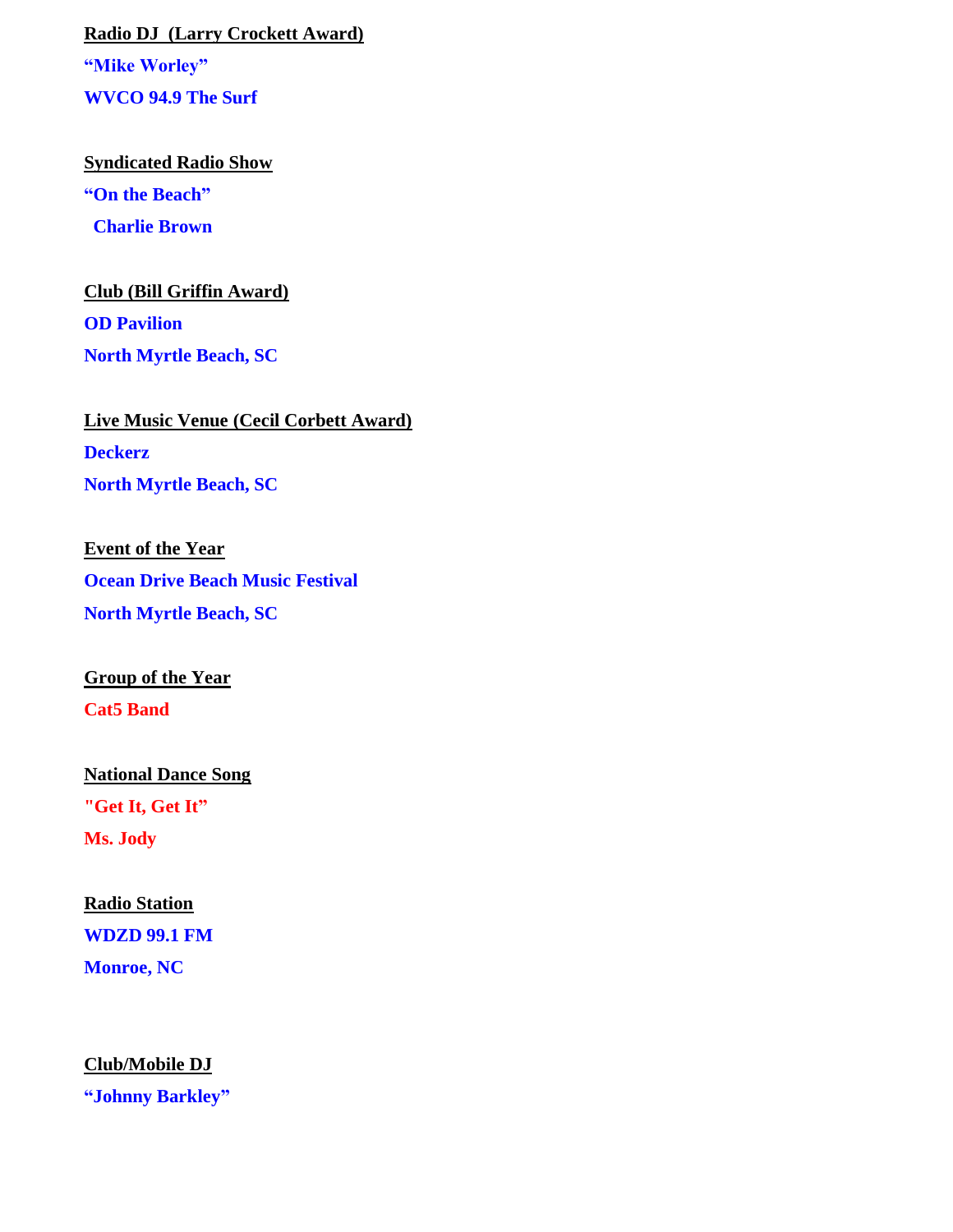**Producer Rick Lee "I Wanna Go Back" Too Much Sylvia**

**Engineer Keith Houston "Which Way To The Beach - CD" Various Artists**

**Collaboration or Duo "Who's Gonna Baby You" Rhonda McDaniel & Phil Wilson** 

**Song Writer(s) Buddy Owens "The Beach & The Boulevard" Cat5 Band**

**Michael Branch Award Bo Gilbert Bo The Webguy**

**Instrumentalist Camron Dudley Drums CAT5 Band**

**Live Production Award Bob Blair Embers ft. Craig Woolard**

**Internet Radio Show Award "Carolina Beach Party" Johnny B**